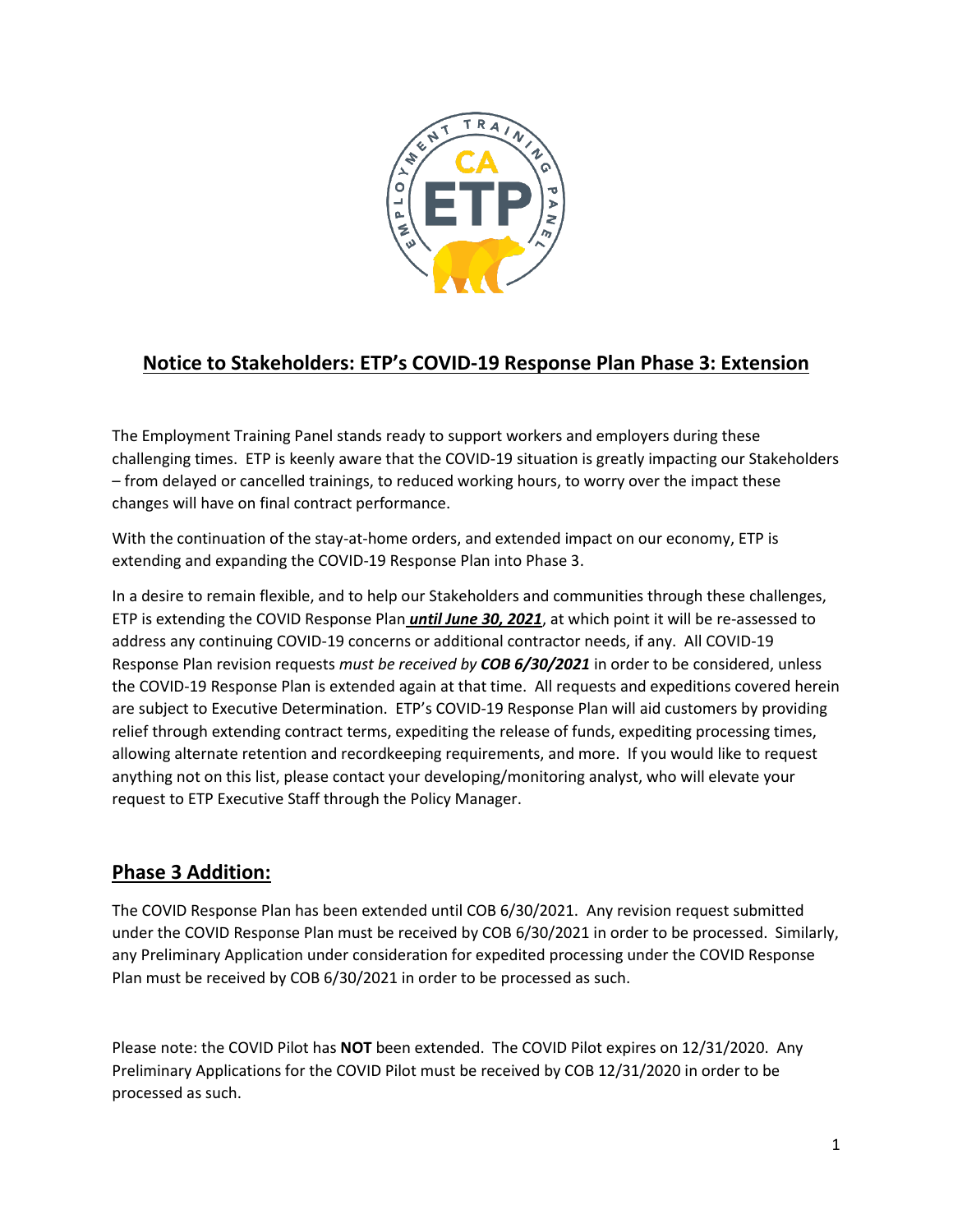## **Phase 2 Additions:**

 The following four (4) expansions have been added to the COVID-19 Response Plan, as part of Phase 2. These are available for new contracts approved during the time that the COVID Plan is active, and items #1 & 2 may also be added as revisions to existing contracts if the revision request is received during the time that the COVID Plan is active.

 1) The Incidental Placement cap for New Hires in a MEC contract will be increased from 20% to 50%.

 2) The 10% cap on Safety Training is being raised to 50%. If a contractor would like more than 50% Safety Training on their contract, this request can be elevated for Executive Determination.

 3) If trainees were unable to meet retention due to being furloughed, and this is brought up during an appeal, as long as the furlough was during the time period that the COVID Response Plan was effective, and as long as the furloughed employee was still retained in employment to maintain their benefits package, then the furloughed time will count for retention and be removed from the overpayment during the appeal.

- • These trainees are still required to meet the minimum training and wage requirements, as well.
- • This applies to 100% furloughs, or to those who were furloughed for a percentage of their full-time hours.

 4) ETP is implementing a new "COVID Rapid Reemployment and Retraining Pilot" (COVID Pilot). Please see attached COVID Pilot Guidelines for details.

## **For Stakeholders With Active Contracts:**

### **Expedited Revision Processing**

Revisions requested that related to COVID-19 concerns (see listing below) will receive priority processing order over other, non-COVID-19 related revisions.

### 1) **Extending Contract Term End Date**:

- $\circ$  Contract must be within the last 6 months of the contract to request this revision.
- $\circ$  Contract extension will be for 90 days, and is renewable in 90 day installments in the case that the COVID-19 situation continues.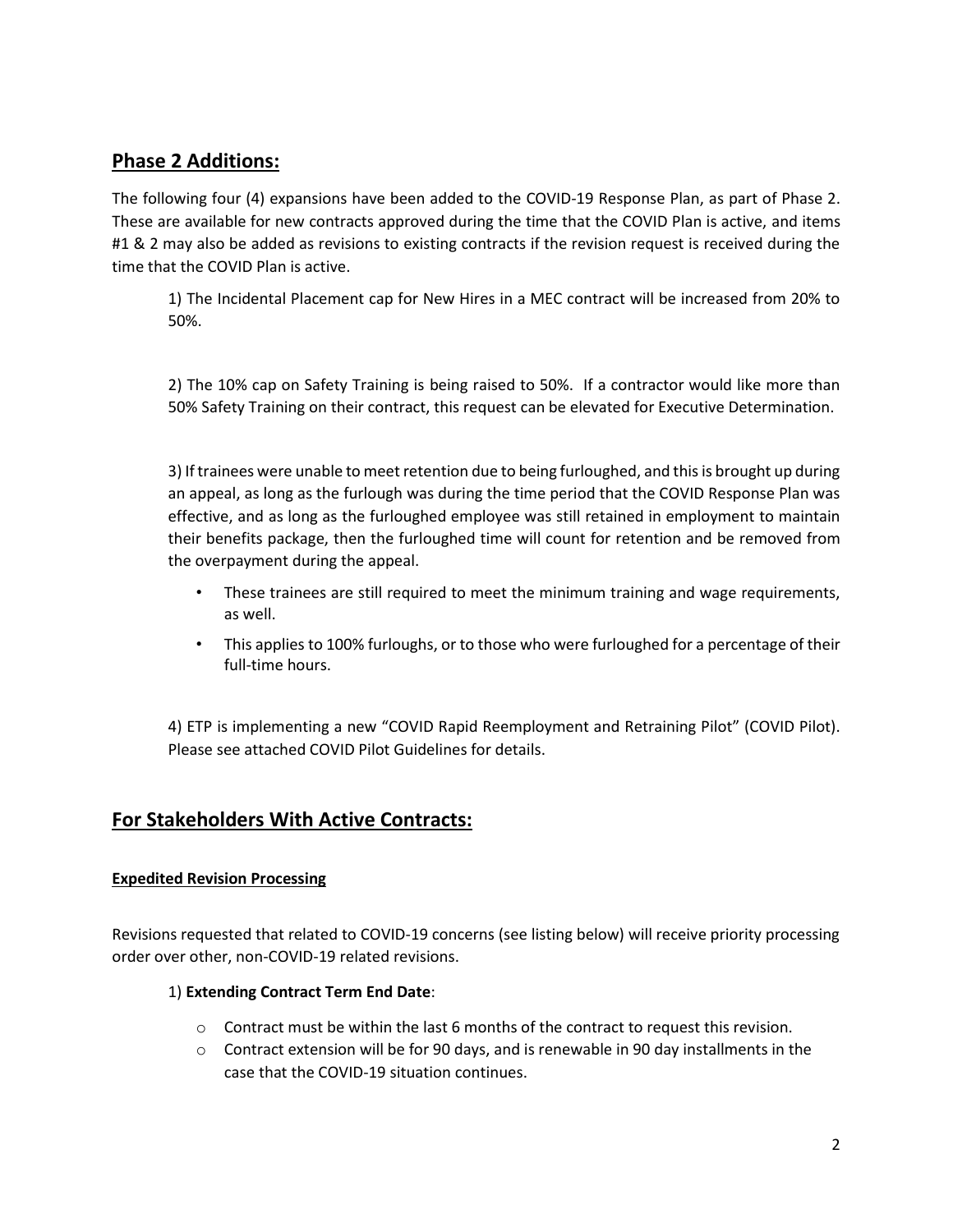o Revision request must include COVID-19 related justification, such as: delayed or cancelled trainings, facility shut-downs, staff working reduced hours, etc…

### 2) **Requesting an Alternate Retention Period:**

- $\circ$  Contract must be within the last 6 months of the contract to request this revision.
- o Can request one of ETP's existing Alternate Retention Periods (rather than 90 straight days of full-time employment).
- o Revision request must include COVID-19 related justification, such as: staff working reduced hours, etc…

#### 3) **Requesting Reduced Hours to Qualify as Full-Time Employment:**

- $\circ$  Contract must be within the last 6 months of the contract to request this revision.
- $\circ$  Can request reducing the normal full-time hours from 40 hours per week down to as low as 20 hours per week, or anywhere in between.
- o Revision request must include COVID-19 related justification, such as: staff working reduced hours, etc…

#### 4) **Requesting a Change from Class/Lab to Videoconferencing/E-Learning:**

- o Can request a change in Delivery Method from Class/Lab to E-Learning to accommodate videoconferencing. Trainings delivered via phone conference calls are also acceptable.
- o Standard trainer:trainee ratios apply.
- $\circ$  Revision request must include COVID-19 related justification, such as: facility closure due to COVID-19, statewide mandated shelter-in-place order, etc.
- o Unless utilizing a pre-approved Learning Management System (LMS), revision request must also include a second request for alternate recordkeeping requirements. Alternate recordkeeping procedures may be as follows:
	- recordkeeping requirements, along with the roll call list and screen shot, in an email. In this case, the email will count as the trainer's signature. In cases For videoconferencing: Trainer will call verbal roll and list attendees, and will take a screen shot of the meeting attendee list, and include remaining where the Trainer cannot take a screen shot: trainer will call verbal roll and list attendees and all other recordkeeping requirements in an email. In this case, the email will count as the trainer's signature.
	- For phone conference calls: Trainer will call verbal roll and will provide attendee list and all other recordkeeping requirements in an email. In this case, the email will count as the trainer's signature.

#### 5) **Request by a Multiple Employer Contractor (MEC) to Add an LMS:**

- o MECs can request to use an LMS.
- $\circ$  LMSs must be reviewed by developer/monitor and meet the same requirements as are in our current LMS guidelines.
- an LMS, contractors may also request to waive the requirement that the LMS have been o For all contractors (MECs and SEs) without a pre-approved LMS: when requesting to add in use for 6 months before the request.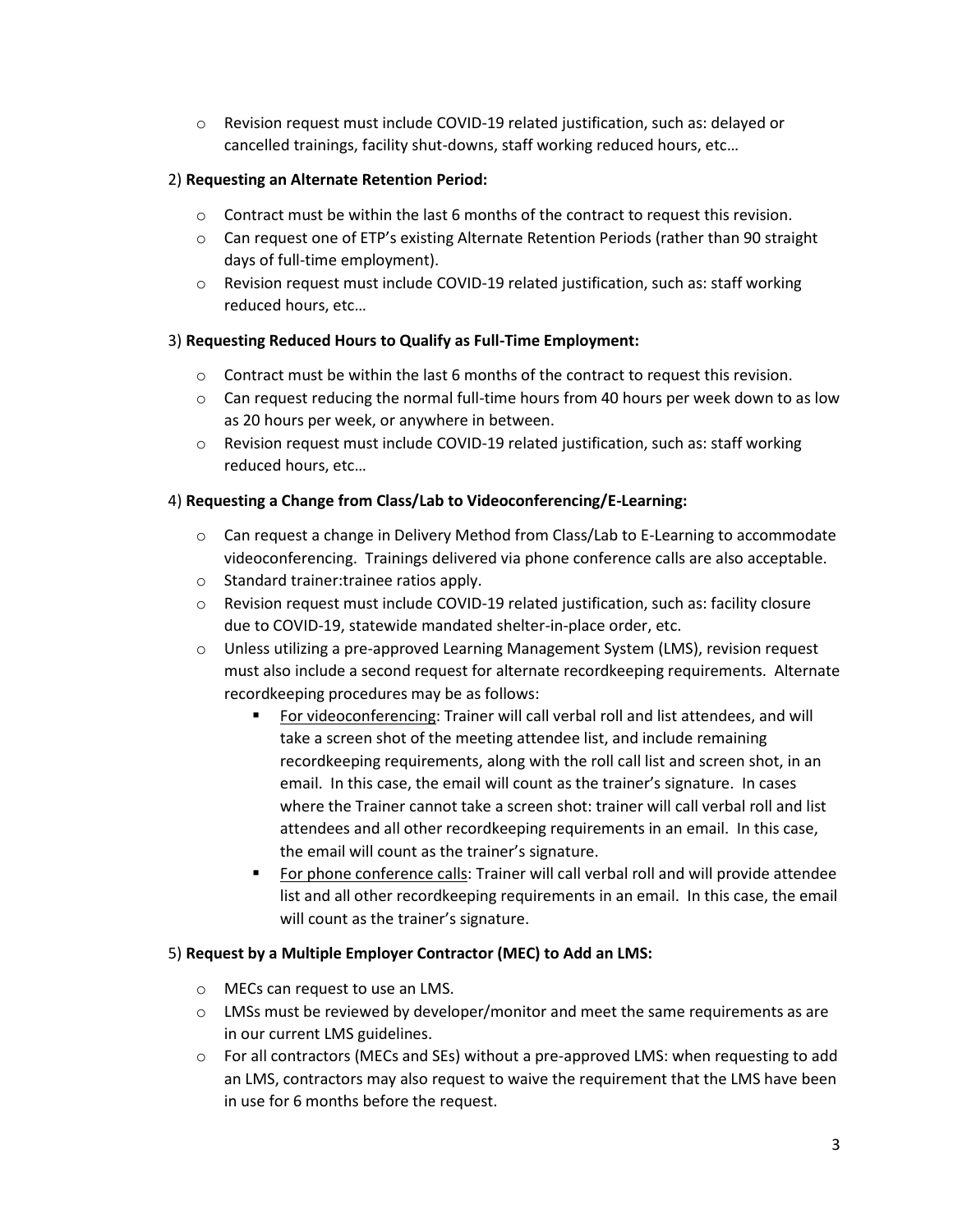#### 6) **Request to Increase P1 Percentage:**

o Can request to increase the P1 payment from 25% anywhere up to and including 50%. (The P2 payment will remain capped at 75%).

#### 7) **Request to Lower Minimum Training Hours to 2 hours:**

- $\circ$  Can request to lower the minimum training hours to 2 hours.
- o Revision request must include COVID-19 related justification, such as: special 2-hour COVID-19 related course being added to curriculum, staff working reduced hours, etc.

#### 8) **Request Waiver on Productive Lab Hours Cap:**

- $\circ$  Can request to waive the 60 Hour Productive Lab Cap, up to and including all training hours being delivered via Productive Lab.
- o Standard trainer:trainee ratios still apply.

#### **Expedited Invoice Processing:**

1) ETP's Fiscal Unit will be diligently working to decrease the amount of time needed to process all invoices. Please note that ETP cannot influence EDD's or the SCO's invoice processing time.

2) All Final Invoices (except for the Final Closeout Invoice) will be automatically and conditionally approved, in an effort to move funds to contractors as quickly as possible. Please note: a full wage and retention review will still be conducted, and any adjustments needed made during the Final Closeout Invoice review. No wage or retention requirements are being altered – the Final Invoices (except for the Final Closeout Invoice) will simply be conditionally approved for a quicker turnaround time.

## **For Stakeholders With Contracts in the Eligibility and/or Development Queues:**

### **RESPOND Designation**

 The Rapid Employment Strategies On Natural Disasters (RESPOND) Program is currently moving through next meeting, where it is expected to pass and be approved. To that end: a revision process to expand this program for use on all natural disasters (including viral outbreaks), rather than for just drought, as it was originally written. ETP's Policy Committee has approved this expansion of the RESPOND Program, and these revisions are set to be approved by the full Panel at their

Contractors may request consideration for RESPOND status for any project not already approved by the Panel. This request must contain a COVID-19 related justification, such as: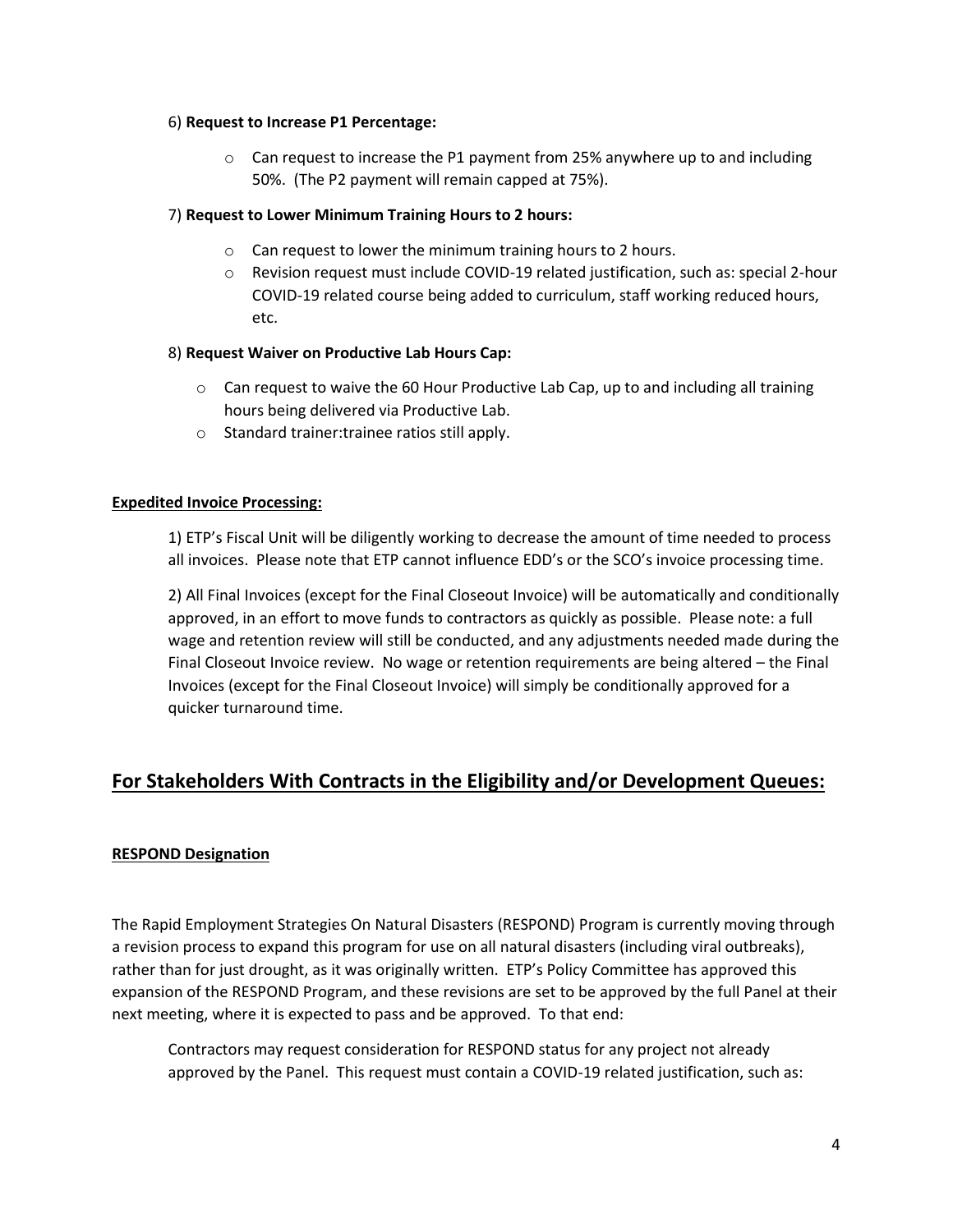training provided will benefit the health, safety, and well-being of the public during this outbreak, etc. Granting of RESPOND status will be elevated to ETP Executive Staff.

## **Priority Preliminary Application Eligibility and Development Processing**

Executive Order:<https://covid19.ca.gov/img/Executive-Order-N-33-20.pdf>and essential critical The Governor has recently issued a list of critical and essential industries that are vital to the continued health and safety of the California public, and to the maintenance of our economy. Please see this infrastructure/worker listing:<https://covid19.ca.gov/img/EssentialCriticalInfrastructureWorkers.pdf>.

 inordinately affected by the COVID-19 outbreak. Additionally, all MECs, since they serve such a high To this end, ETP will give expedited priority processing, for both eligibility determinations and project development, to contractors that fall within these areas, and to small businesses who have been number of individual companies, many of which are small businesses, will also receive expedited processing.

 to process the "COVID-19 related" (see above) projects in an expedited manner. Once all "COVID-19 Please note: ETP is not altering our official Priority Industries, which are listed in our Regulations. We are only altering the order in which Preliminary Applications and development projects are processed, related" projects have been processed, staff will revert back to the previously established processing order.

 Within the COVID-19 related listing (see above and below), there is no additional hierarchy outside of Reference number, with these projects being processed in the order they were received.

Projects receiving expedited processing by nature of NAICS\* code, please note:

ETP will be using the **EDD assigned NAICS code** for this determination. For information on how to change your EDD assigned NAICS code, please visit this website: [https://www.labormarketinfo.edd.ca.gov/LMID/NAICS\\_Code\\_Review.html](https://www.labormarketinfo.edd.ca.gov/LMID/NAICS_Code_Review.html) 

 listed in the table below list the first few digits of the full code. Some of the listed codes Also note: NAICS codes listed below refer, in most cases, to ranges of codes. All partial codes correspond to ETP's official Priority Industries; some do not.

| <b>COVID-19 Related Expedited Priority Processing Listing</b> |                                                |
|---------------------------------------------------------------|------------------------------------------------|
| <b>Project Type/NAICS Code</b>                                | <b>Definition</b>                              |
| <b>MECs</b>                                                   | Any type of MEC                                |
| <b>Small Business (Single Employers)</b>                      | 100 or less CA employees, and no more than 250 |
|                                                               | employees world-wide                           |
| NAICS Codes starting with 11                                  | Agriculture                                    |
| NAICS Codes starting with 22                                  | <b>All Utilities</b>                           |
| NAICS Codes starting with 311                                 | <b>Food Manufacturing</b>                      |
| NAICS Codes starting with 3121                                | <b>Beverage Manufacturing</b>                  |

\*NAICS = North American Industry Classification System